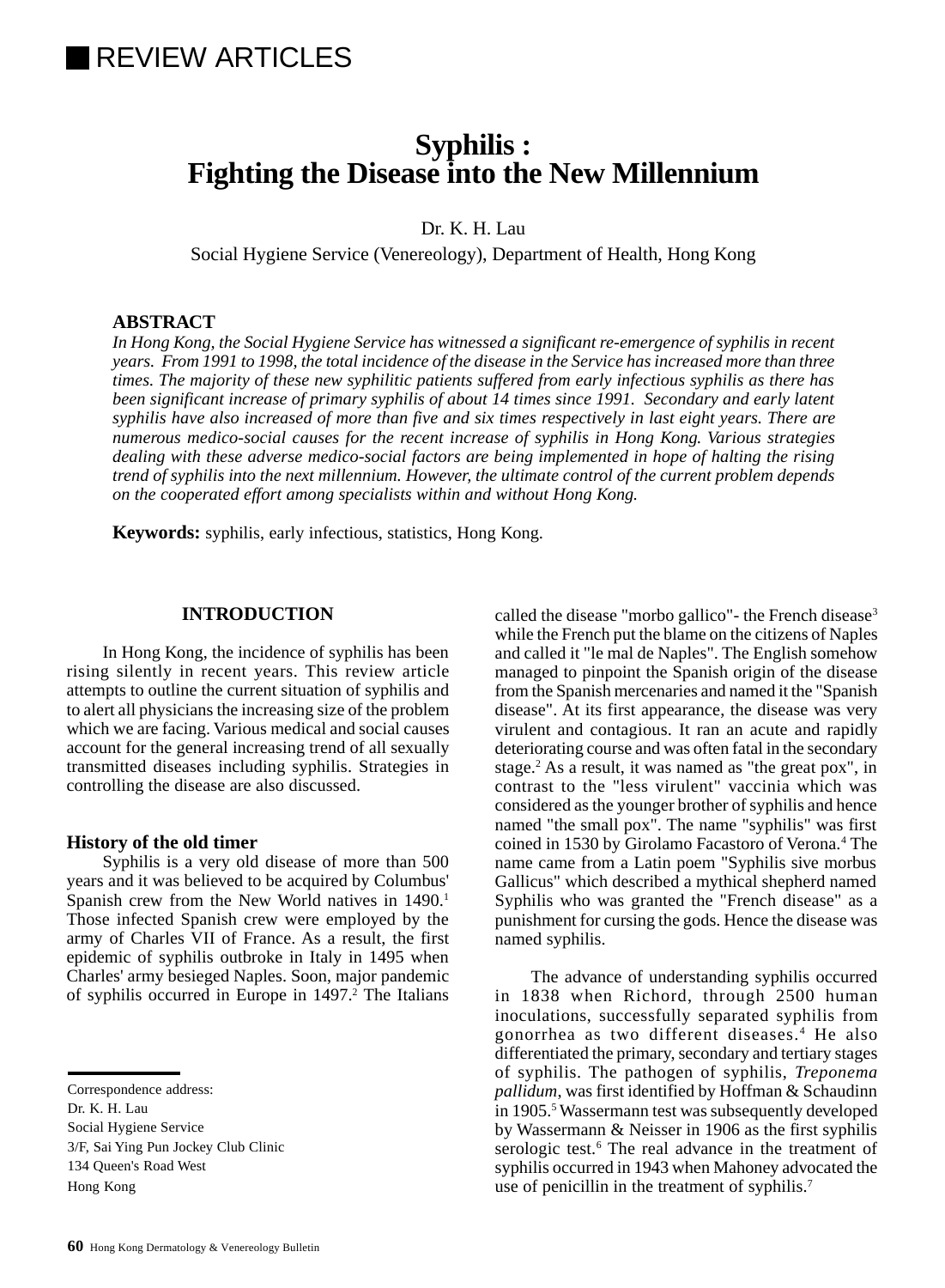### **INCIDENCE OF SYPHILIS**

## **In the West**

The world-wide incidence of syphilis reached an all-time high during the World War II :- 90 cases per 100,000 population were reported in USA at that time. Within 10 years after the introduction of penicillin, the incidence had decreased significantly. In 1956, the incidence of syphilis reached its all-time low of 6,392 reported cases in USA (7 cases /100,000 population). The fall of incidence in the disease was so significant that the American Board of Dermatology & Syphilology and Archives of Dermatology & Syphilology at that time decided to drop the word " Syphilology" and give up the care of patient with sexually transmitted diseases. However, the American Board soon regretted about their decision as in late 1950-60's, the incidence of primary and secondary syphilis began to rise rapidly again, only to become stabilized at around 21,000 to 25,000 cases per year during the 1970-80's. During this period, despite a steady decline of new case of syphilis in heterosexual population, there was a pandemic outbreak of primary and secondary syphilis. This occurred in urban area such as New York in which half of all new cases were homosexual males.

# **In Hong Kong**

In Hong Kong, a phase-lagging situation similar to the States may be occurring. Comprehensive control programme and penicillin treatment was introduced in late 1960's in Hong Kong. Serological screening and dark ground examination to all genital ulcers were implemented in the Government Social Hygiene Service. Health visitors for contact & defaulter tracing were increased. Free and effective treatment was offered in all Social Hygiene Clinics. As a result, the incidence of syphilis reported in the Social Hygiene Service fell from around 1400 new cases per year during 1970's to the all-time low of around 300 cases in 1991(Figure 1). Congenital syphilis decreased from over 100 new cases annually in early 1970's to no reported case in 1991.

### **REVIVAL OF SYPHILIS**

Recently, however, the Social Hygiene Service has witnessed a significant re-emergence of syphilis. From 1991 to 1998, the total incidence of the disease in the Service has increased: the incidence in 1998 was more than three times that in 1991. The reported new cases increased from 310 in 1991 to 1053 in 1998 (Table 1). The larger and steeper increase occurred between 1995- 98 (Figure 1). This recent increase in incidence in syphilis was, in fact, part of the general increasing trend in *all* sexually transmitted diseases seen in recent years

in Hong Kong (Figure 2). With the exception of gonorrhoea, all sexually transmitted diseases, especially non-gonococcal urethritis and non-specific genital infection, increase significantly in the recent five years.

# **Revival of early infectious disease**

Looking more closely on the recent increasing trend of syphilis, it becomes obvious that the majority of these new syphilitic patients in Social Hygiene Service suffered from early infectious syphilis encompassing primary, secondary and early latent syphilis (Figure 3).

Over the last eight years from 1991 to 1998, there has been a tremendous increase in primary syphilis of more than *14* times. The number of new cases suffering from primary syphilis had increased from 20 cases in 1991 to 293 cases in 1998 (Table 1). In addition, there was also a significant increase of secondary syphilis of more than *five* times (Table 1), with the number of cases increased from 12 in 1991 to 69 in 1998. Similar significant increase of early latent syphilis of more than *six* times was noted. The number of patients with early latent syphilis had increased from 47 in 1991 to 314 in 1998.

If we consider primary, secondary and early latent syphilis as the early infectious form of disease and group them together (Table 1), there was a worrying trend of significant rise of more than eight times in this group of patients in the last *eight* years, in contrast to the relatively static number of new cases suffering from late latent and tertiary syphilis. The situation that majority of syphilitic patients in 1991 suffering from late latent disease ( Figure 4), is now replaced by patients suffering from early infectious syphilis in 1998 (Figure 5). Furthermore, an equally worrying trend was the sporadic reappearance of congenital syphilis in recent years ( Table 1).

### **MEDICO-SOCIAL CAUSES FOR THE RISE**

In order to understand the problem of rising trend of syphilis better, one must try to identify the various possible causes involved.

# **Social causes**

There are numerous social causes for the recent continuous increase of syphilis in Hong Kong. Our society is becoming more adaptive to the western social norm, including the open attitude towards sex. For example, there are increasing number of young adults practising high risk sexual behaviour. These changes of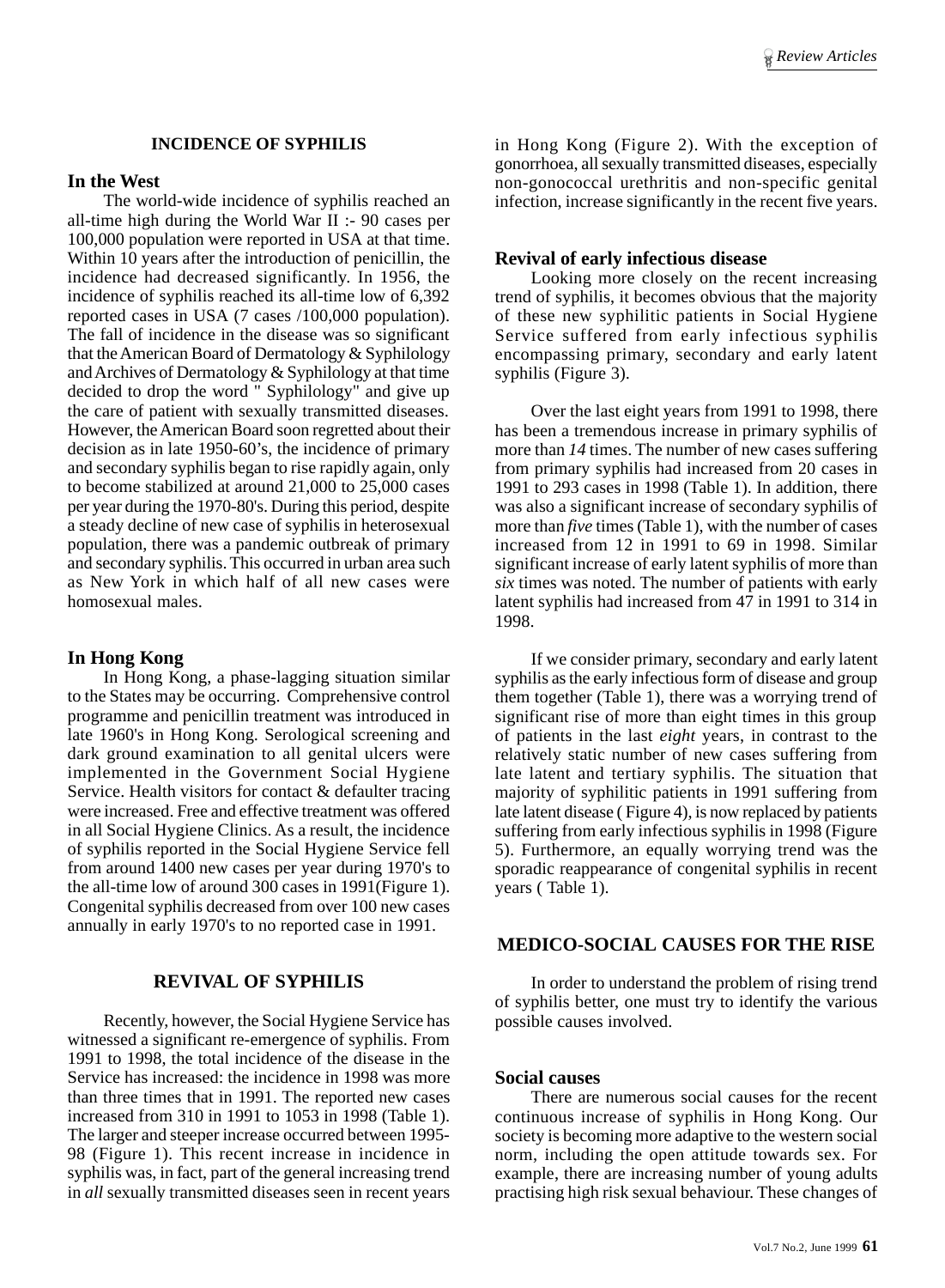# **Table 1. Annual Incidence of Syphilis in Social**

| Teer                    | 68      |     |     |     | 82        | 83  | 34            |     | œ   | $\blacksquare$ | 1966         | <b>INCORAGE IN</b><br><b>Safe</b><br><b>Kyphilie</b><br><b><i><u>Coempared</u></i></b><br><b>BRIGHTHE BREE</b> |
|-------------------------|---------|-----|-----|-----|-----------|-----|---------------|-----|-----|----------------|--------------|----------------------------------------------------------------------------------------------------------------|
| Syphilis                |         |     |     |     |           |     |               |     |     |                |              |                                                                                                                |
| Total                   | 385     | 376 | 355 | 310 | 420       | 453 | 361           | 381 | 599 | <b>T44</b>     | 1053         | 3.4                                                                                                            |
| Printery.               | 棹       | 22  | 18  | 20  | 16        | 18  | 25            | 44  | 161 | 228            | 293          | 14.7x                                                                                                          |
| Secondary               | 12      | 17  | 11  | 13  | 17        | 13  | 13            | 30  | 44  | 65             | 69           | S.Ru                                                                                                           |
| <b>Harly latent</b>     | 6£      | is. | 31  | 47  | 92        | w   | di            | śò. | 118 | 188            | --<br>314    | 6.7u                                                                                                           |
| <b>Barly Infectious</b> | 115     | TOA | \$8 | h)  | 129       | 124 | 88            | 154 | 308 | 480            | 676          | 8.6e -                                                                                                         |
| Late laters             | 382     | 288 | 254 | 223 | 213       | 材料  | 283           | 229 | 289 | 258            | 372          |                                                                                                                |
| All others              | 18.     | 34  | 14  | ĸ   | 22        | 4   | 8             | 7   | 2   | в              | 61           |                                                                                                                |
| Congenital              |         |     |     |     |           |     |               |     |     |                |              |                                                                                                                |
| <b>Sinder 1 years</b>   | $\rm 1$ | t   | ü   | ŋ.  | $\bar{D}$ | t   | Ü             | ı   | ń   | $\pm$          | s.<br>÷      |                                                                                                                |
| (O ver 1 year)          | ä       | 5   | a.  | Ŭ   | 1         | 1   | $\frac{1}{2}$ | 1   | t.  | 1              | $\mathbb{R}$ |                                                                                                                |

# **Hygiene Service, 1988-1998 Figure 1: Number of New Syphilis Cases in Social Hygiene Service in 1970-1998**



# **Figure 2: Trend of STD in Social Hygiene Service in 1988-1998**



# **Figure 3: Annual Incidence & Trends of Syphilis Subtypes**



# **Figure 4: Subtypes of 310 New Cases of Syphilis in 1991**



# **Figure 5: Subtypes of 1,053 New Cases of Syphilis in 1998**

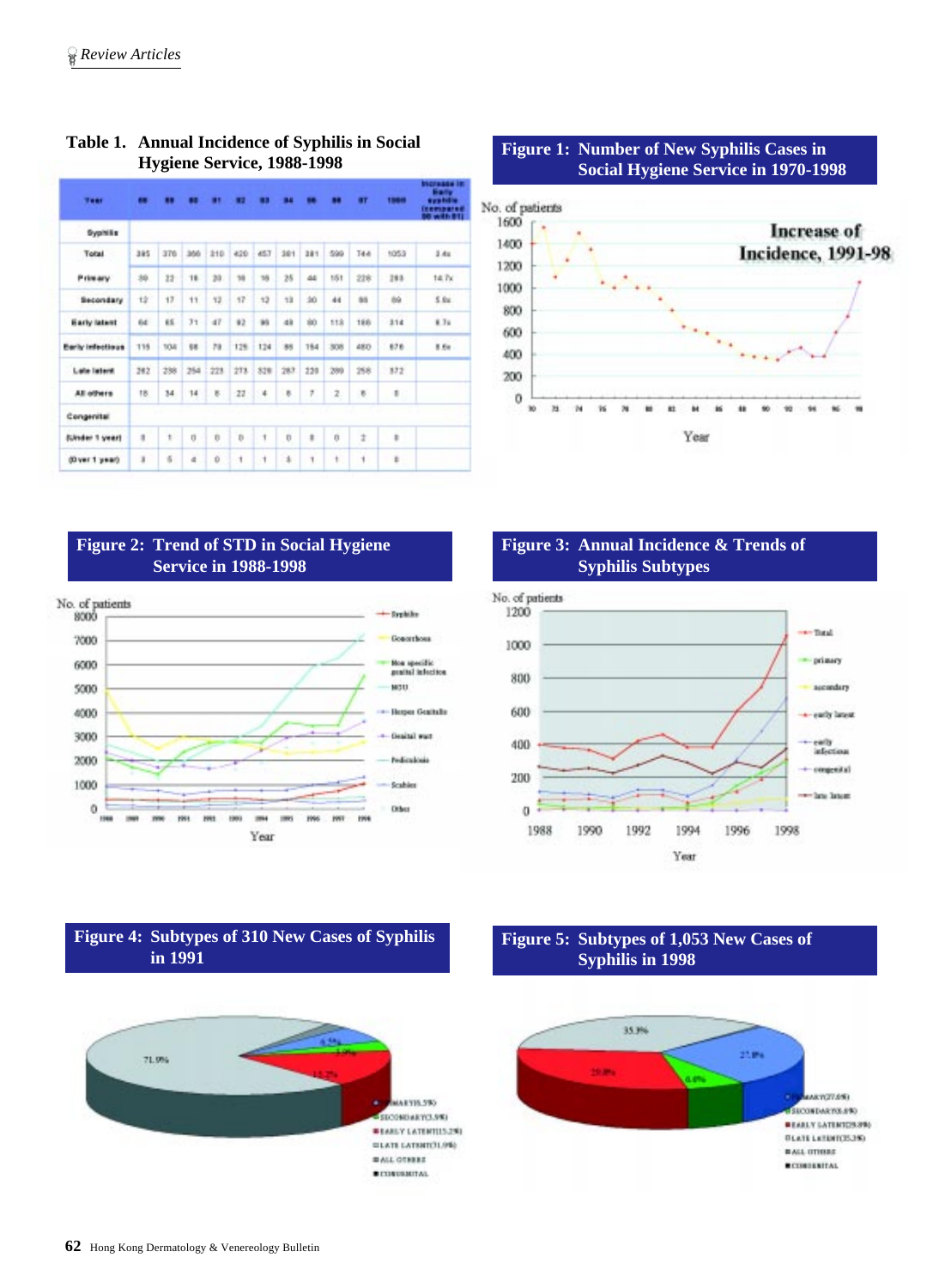attitude and behaviour towards liberal sexual contact may account for the steady increase in all sexually transmitted diseases seen in Hong Kong.

In addition, there are inadequate public awareness towards sexually transmitted diseases including syphilis. Mass media in recent year had put much emphasis on public education of AIDS and safe sex. However, various sexually transmitted diseases, such as syphilis, which have been increasing significantly in recent years, did not receive enough public attention from the media that they deserved. Many of our syphilitic patients presented to us very late as they, lacking any knowledge about sexually transmitted diseases, ignored their painless genital chancre which healed spontaneously. And they seek no medical attention. This gross ignorance has perhaps led to a significant spreading of the disease. The patients continuously infect their sexual partners, leading to an increasing reservoir of infectious cases in the community.

Hong Kong, furthermore, is an affluent society. With the unification of Hong Kong with Mainland China and the increasing importance of the status of our city internationally, there is an increasing population moving in and out of Hong Kong. Travel to and from urbanizing cities in Asian and southern China are most often. People were known to be more causal about sexual encounter abroad, hence increased their risk of acquiring sexually transmitted diseases. At the same time, there seems to be reservoirs of sexually transmitted diseases around our territory. Survey in the Social Hygiene Service had showed that about 60% of the sexually transmitted diseases reported in 1996 were contracted outside Hong Kong, especially in south east Asia and southern part of China.8 The presence of reservoir outside Hong Kong

has made contact tracing and treatment for sexual partner almost impossible.

## **Medical causes**

On the other hand, medical factors also play an important role in the rapid rise of syphilis. The inadequate awareness of syphilis among the unwary doctors may contribute to the rise. We have come across patients being misdiagnosed by physicians whose index of suspicion on syphilis were not high enough. Furthermore, rightly diagnosed patients might not necessarily receive the optimal treatment. Many physicians only treat their syphilitic patients, while forgetting all about contact tracing and offering treatment to patient's sexual partners.

In addition, there is inadequate resource on public health education on sexually transmitted diseases, as well as the relative inability of the clinical service to reach the high risk groups (e.g. prostitutes, young teenager and frequent travelers who practice high risk sex). All of these medico-social factors interact with each others and weaken the control of sexually transmitted diseases including syphilis.

## **SYPHILIS IN 1999**

#### **Fighting the disease into the next Millennium**

The continuous rising trend of syphilis is observed in the latest statistic: the incidence of the disease in the first quarter of 1999 in the Social Hygiene Service keeps on increasing when compared with the figures of the same period in the previous years (Figure 6)